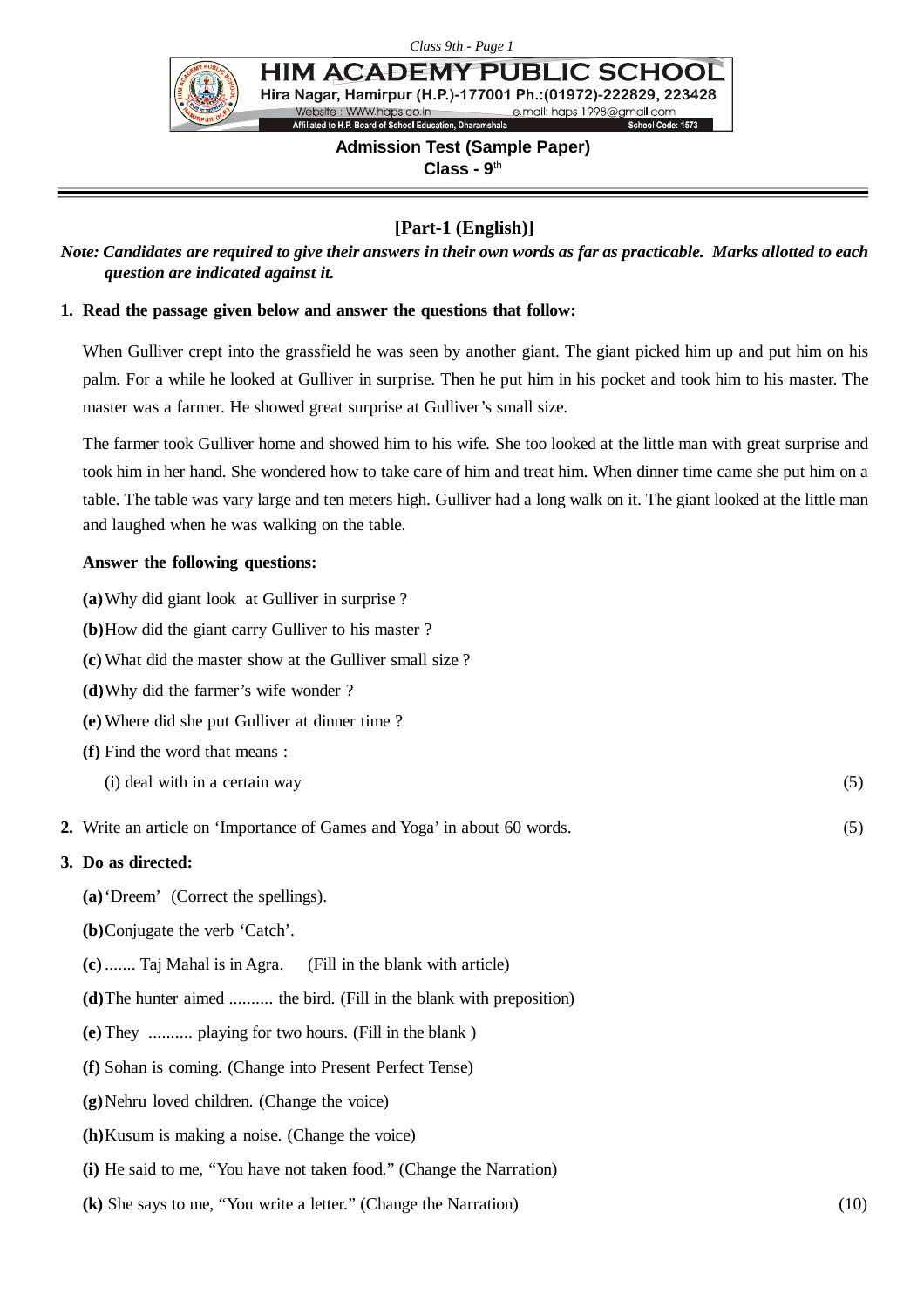#### *Class 9th - Page 2*

अधिकतम अंक : 20

 $(10)$ 

# प्र०1- निम्नलिखित गद्यांश को घ्यान से पढ़िए और नीचे लिखे प्रश्नों के उत्तर दीजिए :-

वर्तमान काल को विज्ञापन का युग माना जाता है। समाचार–पत्रों के अतिरिक्त रेडियो और टेलीविज़न भी विज्ञापन के सफल साधन हैं। विज्ञापन का मूल उद्देश्य उत्पादक और उपभोक्ता में सीधा संपर्क स्थापित करना होता है। जितना अधिक विज्ञापन किसी पदार्थ का होगा. उतनी ही उसकी लोकप्रियता बढ़ेगी। इन विज्ञापनों पर धन तो अधिक व्यय होता है परंतु इसमें बिक्री बढ़ जाती है। ग्राहक जब इन आकर्षक विज्ञापनों को देखता है, तो वह उस वस्तु-विशेष के प्रति आकृष्ट होकर उस वस्तु को खरीदने के लिए बाध्य हो जाता है।

[माग $-2$  (हिन्दी)]

- वर्तमान युग में विज्ञापन के कौन-कौन से तीन साधन हैं ? क)
- उत्पादक विज्ञापनों पर धन व्यय क्यों करता है ? ख)
- विज्ञापनों का ग्राहक के ऊपर क्या प्रभाव पड़ता है ? ग)
- घ) विज्ञापन" का मूल उद्देश्य क्या है ?
- "व्यय" शब्द का शाब्दिक अर्थ लिखें ? ड)

```
प्र02— दिए गए संकेत बिन्दुओं के आघार पर निम्नलिखित विषयों में से किसी एक विषय पर 200 से 250 शब्दों
में एक निबन्ध लिखिए-
```
- $\overline{p}$ ) दीपावली
	- 1) भूमिका
	- 2) मनाने का कारण
	- 3) मनाने का ढंग
	- 4) महत्त्व
	- 4) उपसंहार

#### ख) कम्प्यूटर आज के युग की आवश्यकता -

- 1) भूमिका
- 2) कम्प्यूटर का अर्थ
- 3) उपयोग
- 4) लाभ तथा डानियाँ
- 5) उपसंहार

#### **[Part-3 (Maths)]**

#### *Note : All questions are compulsory.*

#### **Q.1** Do as directed

- a) Write a rational number between  $\frac{3}{5}$  and  $\frac{4}{5}$ . 4
- b) Solve the linear equation  $7x-9=16$ .

c) 
$$
(a + b)^2 =
$$
 \_\_\_\_\_\_\_.

d) Find the square root of 259.  $(4 \times 1 = 4)$ 

#### **Q.2** Solve the following:

- a) Use suitable identity to find the product  $501 \times 502$ .
- b) The diagonals of a rhombus are 7.5 cm and 12 cm. Find its area.
- c) Find the cube root of 17576.
- d) Find the product  $(5 2x) (3 + x)$ .

e) Solve 
$$
\frac{-7}{3} \times \frac{6}{5}
$$
.  $(5 \times 2 = 10)$